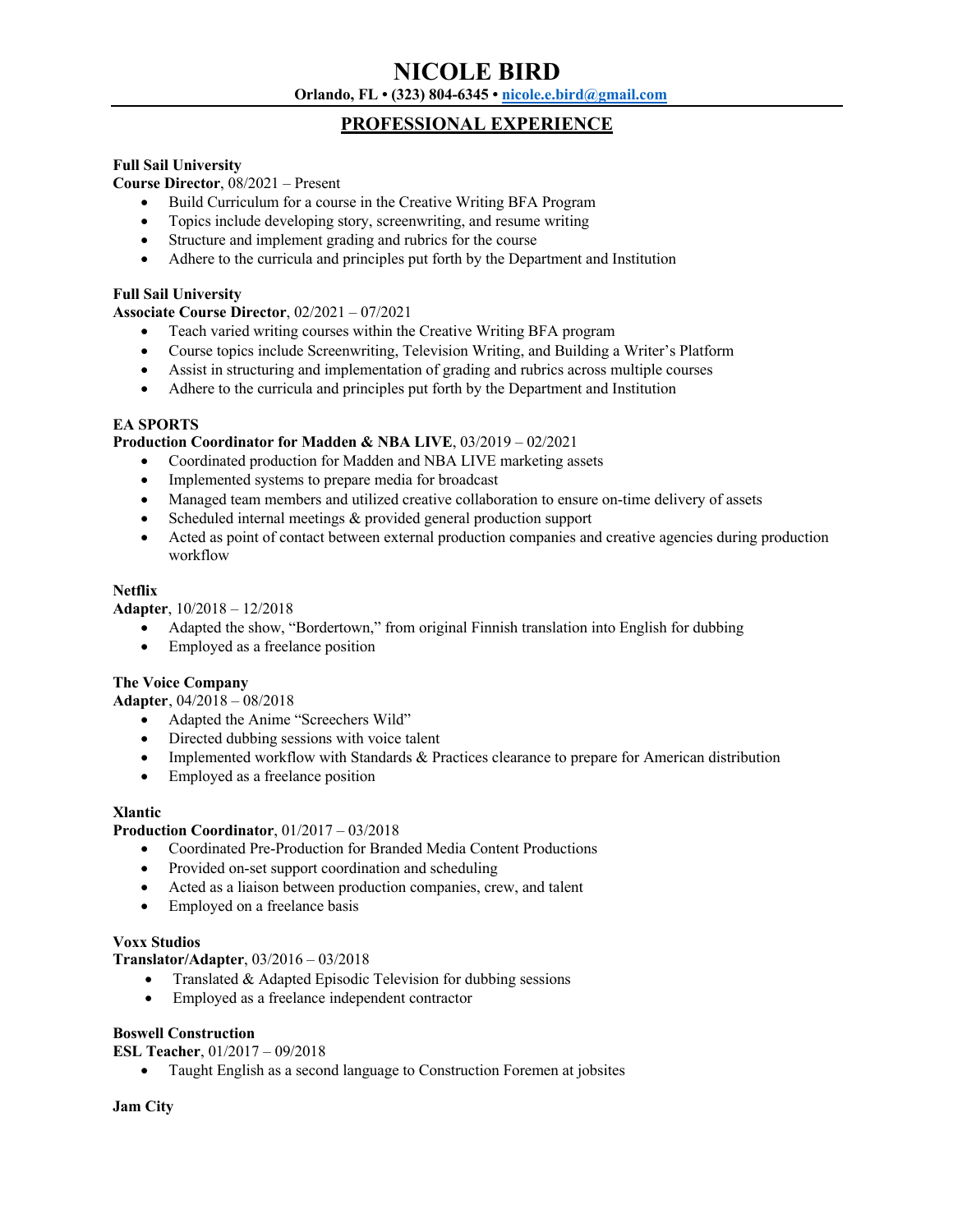**Writer**, 01/2017 – 11/2017

• Wrote multi-chapter, 'choose your own adventure' stories for cell phone app platform

#### **Pocket Gems, Inc.**

**Writer**, 10/2014 – 04/2015

• Wrote multi-chapter, 'choose your own adventure' stories for cell phone app platform

#### **Captivate Entertainment**

**Creative Intern**, 06/2013 – 08/2013

- Read scripts, novels and wrote coverage on submissions for potential development
- Viewed TV and evaluated as samples
- Conducted research on foreign films for potential remakes
- Provided administrative support and handled phones

### **Flynn Picture Company**

**Creative Intern**, 09/2012 – 12/2012

- Read scripts and wrote coverage on submissions for potential development
- Evaluated writing samples
- Conducted project research for story development
- Provided administrative office support and handled phones

# **PRODUCTION EXPERIENCE**

#### **Producer**

- Co-Produced the feature film, *Go Crazy Go Mad,* 01/2017 01/2018
- Produced, Wrote, Edited web series, *The Toast,* 03/2016 12/2018
- Produced & Wrote short film, *I'll Be Alone For Christmas,* 12/2015
- Produced & Wrote short film, *Mirrored,* 01/2015 04/2015
- Line Produced web series, *Eve…& Adam,* 11/2014 03/2015
- Produced comedy short, *To Gym or Not to Gym,* 03/2014 05/2014
- Produced & Wrote short film, *Cecilia,* 03/2014 05/2014
- Produced & Edited a BTS short on the making of *Cecilia,* 04/2014 05/2014

#### **Script Supervisor**

- Script Supervised the short film, *Last Night was a Mistake,* 11/2017
- Script Supervised the web series, *From Hollywood to Rose,* 04/2015
- Script Supervised the short film, *Water Colors,* 04/2015
- Script Supervised the web Series, *Eve…& Adam,* 03/2015

# **EDUCATION**

#### **American Film Institute Conservatory**

Los Angeles, CA M.F.A., Screenwriting

## **Full Sail University**

Winter Park, FL B.S., Film GPA: 3.85 – Salutatorian

# **University of Central Florida**

Orlando, FL B.A., Creative Writing GPA: 3.90